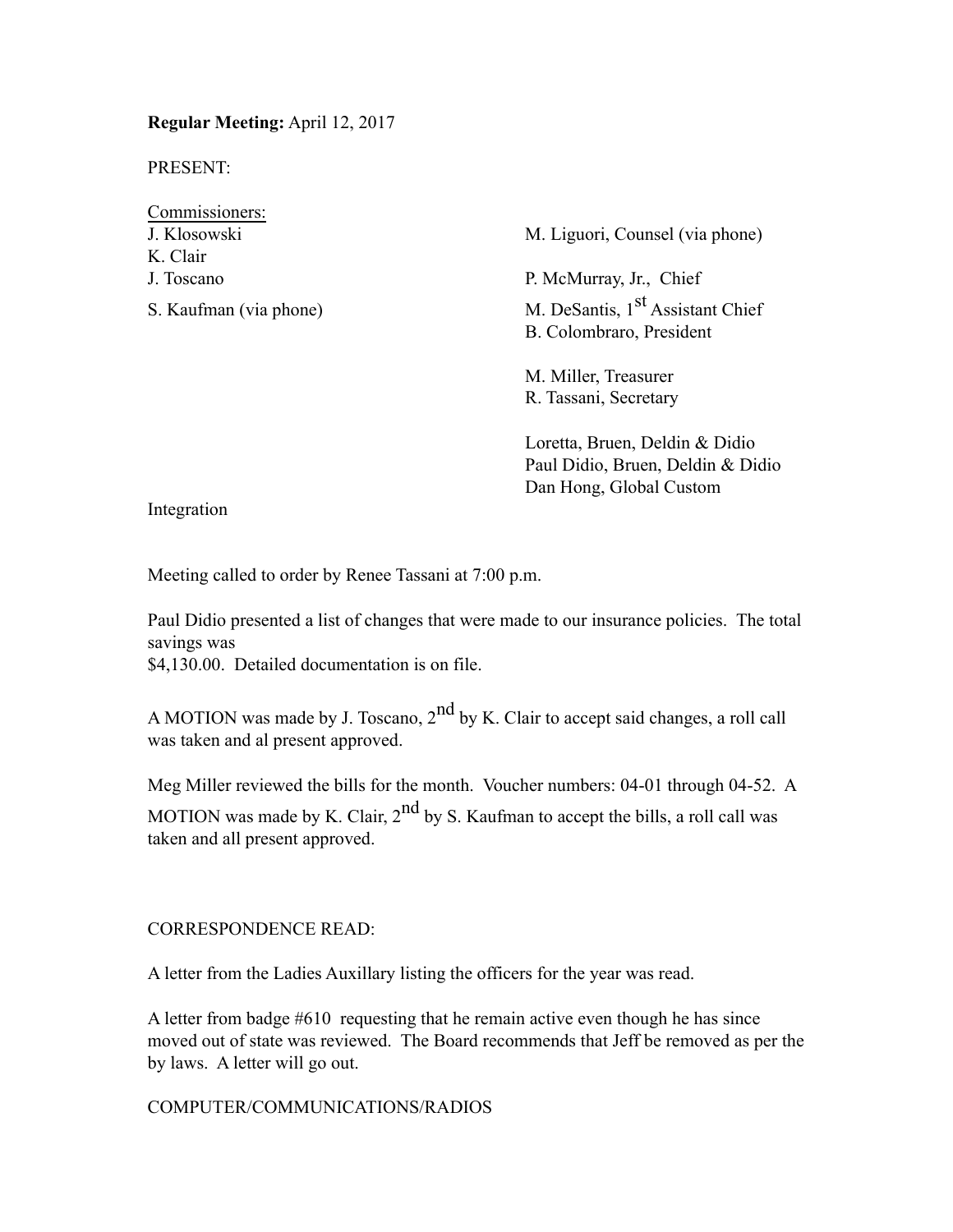Dan Hong of Global Communcations presented regarding 19 cameras that were installed. He recommends adding another 4.The total cost for 3 bullet cameras and one dome including labor is

\$2270. A MOTION was made by K. Clair,  $2<sup>nd</sup>$  by J. Klosowski to approve this expenditure. A roll call was taken and all present approved.

Meg Miller will be contacting the cable company to increase internet speed.The email on our voicemail systems needs to be updated.The tablets are in and training has begun for ePCR's.We will need to get 2 additional hotspots per M. DeSantis. Mo requested another monitor for his desk. K. Clair confirmed that we have one available for him. IAM responding is out at both houses.

## **FACILITIES**

The professional cleaners are to start April 14 and will be cleaning the mainhouse downstairs 2x a week (Monday/Friday) and 2x a month upstairs.

Additional cleaning for parties,may be done but at a cost to the Department.

The cleaning crew will use their own equipment to be locked in the closet.A new lock to be installed.

## FIRE AND EMS EQUIPMENT

Bob Duncan/EMS is coming Monday to discuss Scott Paks, prices and interior fire fighting gear.

The Chief said he needs 15 sets of gear.

Steve Kaufman is the lead on getting all fire fighting gear inspection and pager inventory. The fire gear was sent to Minerva for repair.

## FIRE ROADS

Mowers are in good working order.

Fire roads need to get permits to install road signs. Steve Kaufman is waiting on the permits from the county.

## FIRE PREVENTION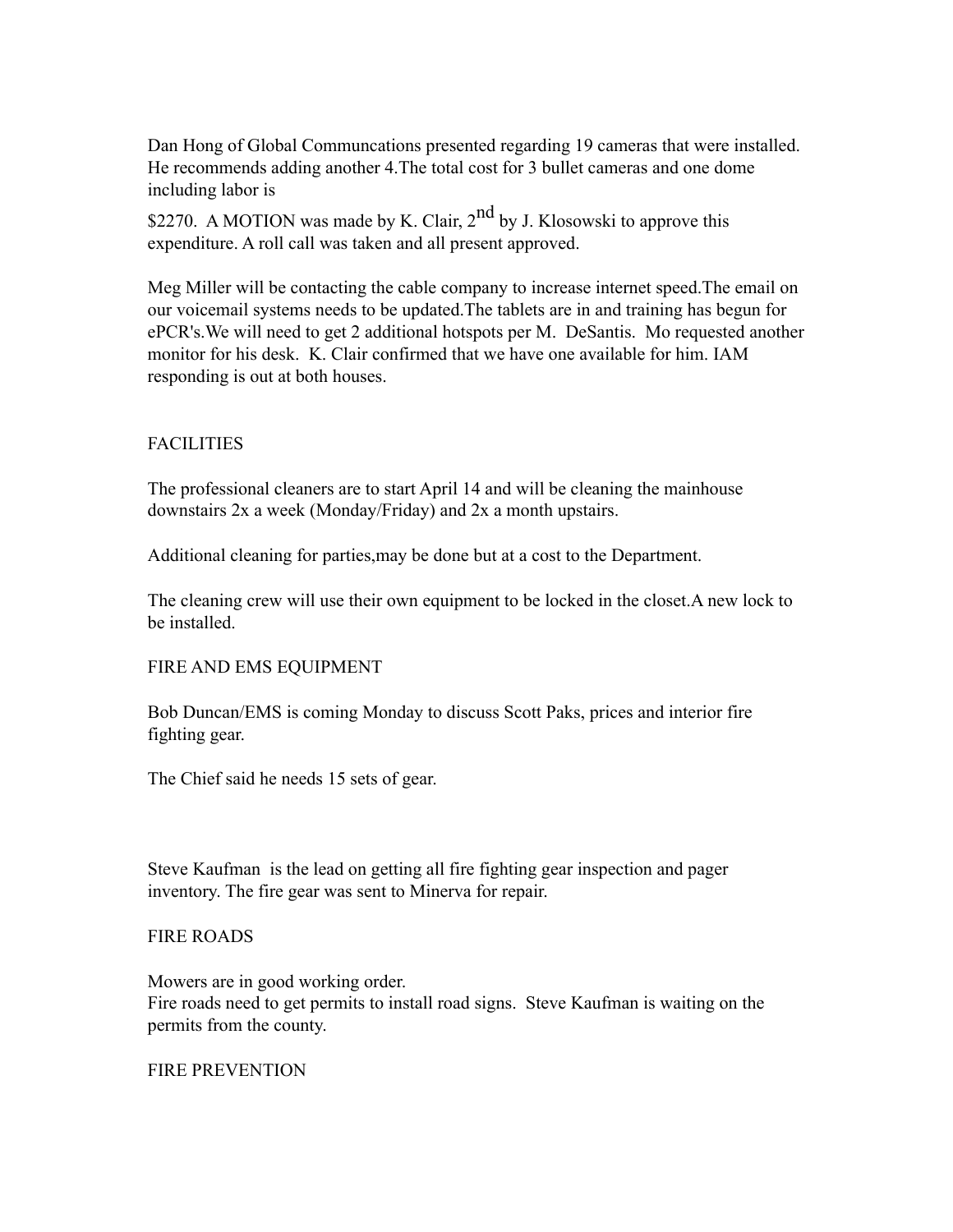No new business.

### GRANTS/AWARDS

No new business.

## INSURANCE CLAIMS/VFBL

Per Chief McMurray we have one claim pending which just went back to Bruen.

#### LEGAL CONTACT/REPORTS

I. Liguori reports Capital One will do finance for Seagrave. In a straight lease a referendum is not needed, however, a lease/purchase does require a referendum.

## EXTRACT OF MINUTES

Meeting of the Board of Fire Commissioners

of the Brewster-Southeast Joint Fire District,

in the Town of Southeast,

Putnam County, New York

April 12, 2017

\* \* \*

A regular meeting of the Board of Fire Commissioners of the Brewster-Southeast Joint Fire District, in the Town of Southeast, Putnam County, New York, was held at the Brewster Fire Department Charles K. Doyle Substation, 515 Route 312, Brewster, New York, in said Fire District, on April 12, 2017 at 7:00 o'clock P.M. (Prevailing Time).

There were present: Honorable John Klosowski, Chairman of the Board of Fire Commissioners; and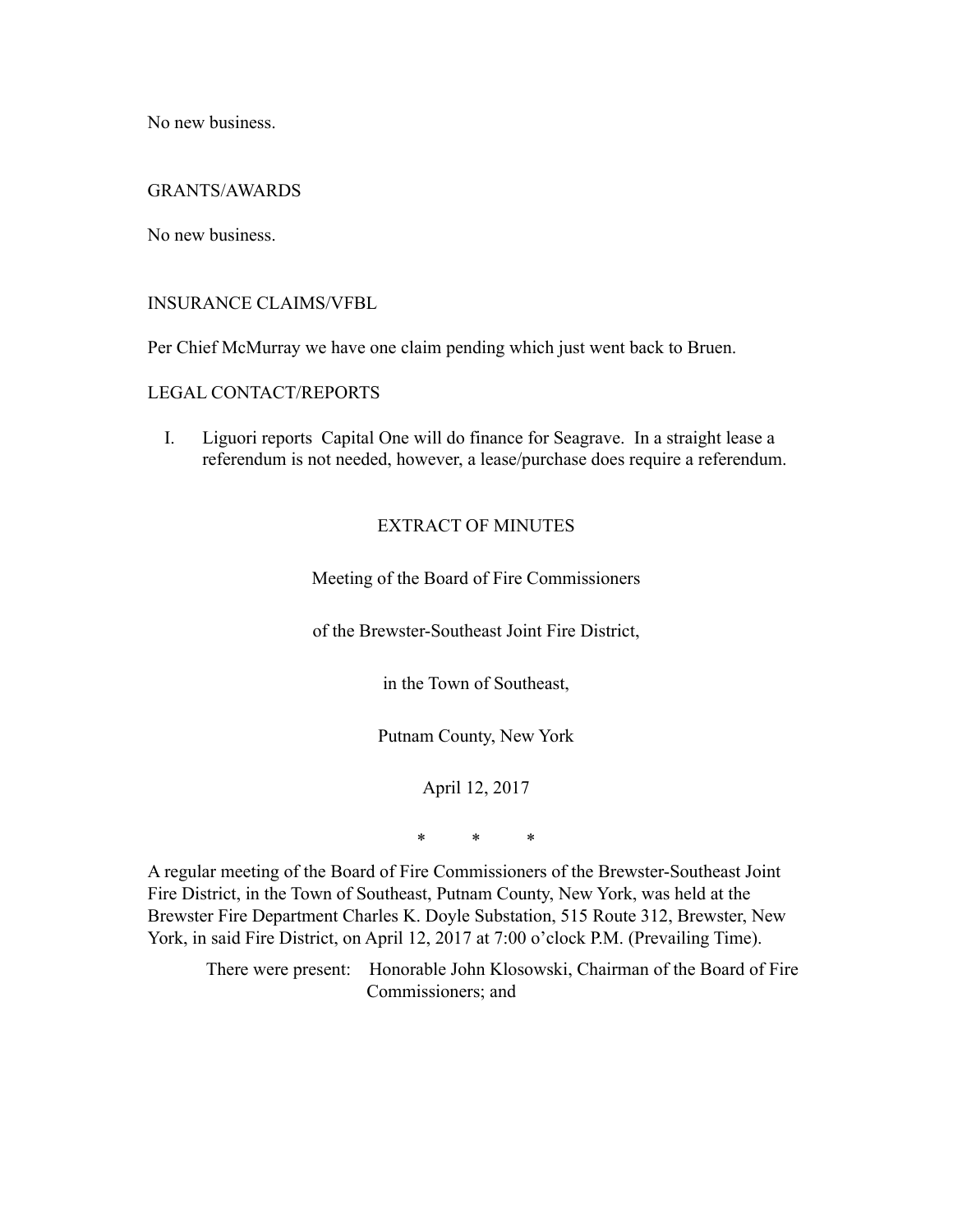Commissioners: Kenneth Clair; Joe Toscano and Steve Kaufman

There were absent: Gerry Schramek

Also present: Renee Tassani, Fire District Secretary Margaret Miller, Fire District Treasurer

\* \* \*

LOSAP

All information is in per J. Toscano.

EQUIPMENT/FABRICATION

No new business.

OSHA MANDATES

Anyone who doesn't certification will be out of service next month ..

VEHICLE MAINTENANCE

11-7-2: Back in service as of 4/12/17

11-1-3 Tailgate glass fixed. Beginning mileage: 37166, ending mileage: 37749

11-8-3 headlight replaced, also needs brakes. Beginning mileage: 109870, ending